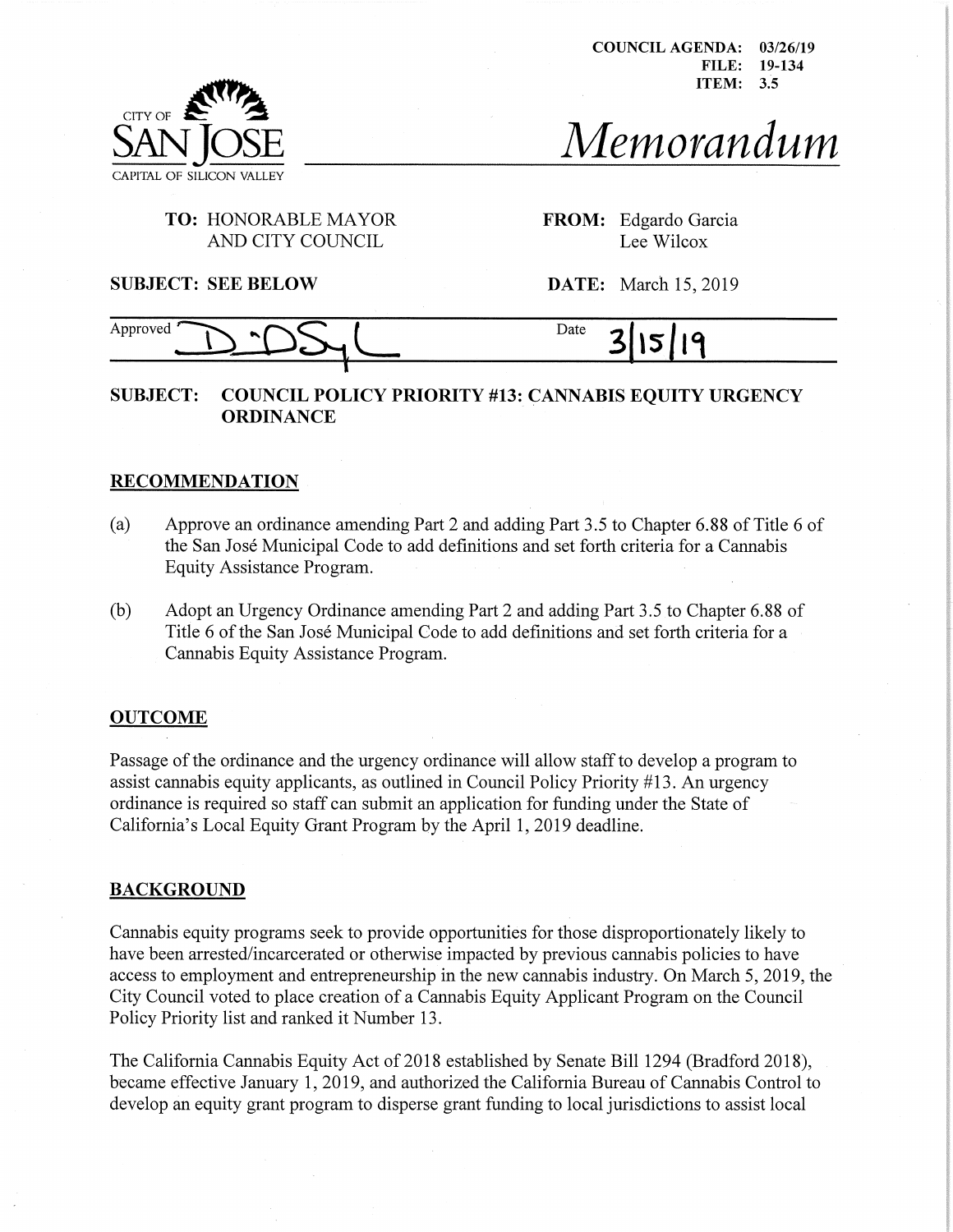HONORABLE MAYOR AND CITY COUNCIL March 15,2019 **Subject: Urgency Ordinance - Cannabis Equity** Page 2

equity applicants or local equity licensees to gain entry to, and successfully operate in, the State's regulated market. The State of California has allocated \$10 million for local jurisdictions that have commercial cannabis equity programs providing direct assistance to local equity applicants or local equity licensees. The State released its Notice of Funding Availability, program guidelines, and grant application on March 1, 2019. Grant applications are due on April 1,2019.

To be eligible to apply for a grant, a local jurisdiction must attach its cannabis equity ordinance to the grant application. San Jose does not yet have an ordinance in place.

#### ANALYSIS

Approving the Cannabis Equity Ordinance would allow staffto apply for State funding to implement a cannabis equity program.

Since the Council meeting of January 15, 2019, when Council approved expanding the cannabis program to allow cannabis manufacturing, distribution, and testing, staff has met with the San Jose Cannabis Equity Working Group to explore best practices around cannabis equity and unique needs of San Jose equity applicants.

The proposed ordinance:

- 1) Defines an "equity employee" and an "equity business owner"; and
- 2) Sets eligibility criteria for equity assistance.

The Administration acknowledges the proposed ordinance is a preliminary step in developing a cannabis equity program. While it incorporates the hard work of the San José Cannabis Equity Working Group and other stakeholders, it is only a first step and is driven by the short timeline the State has allowed for applications.

Staffs grant application for SB 1294 would include asking for state funds to cover the costs of services to equity employees and business owners, such as technical assistance, financial assistance, job training and employment assistance, and other services.

Staff will further develop the program and regulations will be added to the existing City Manager Regulations for Medical and Non-medical Cannabis.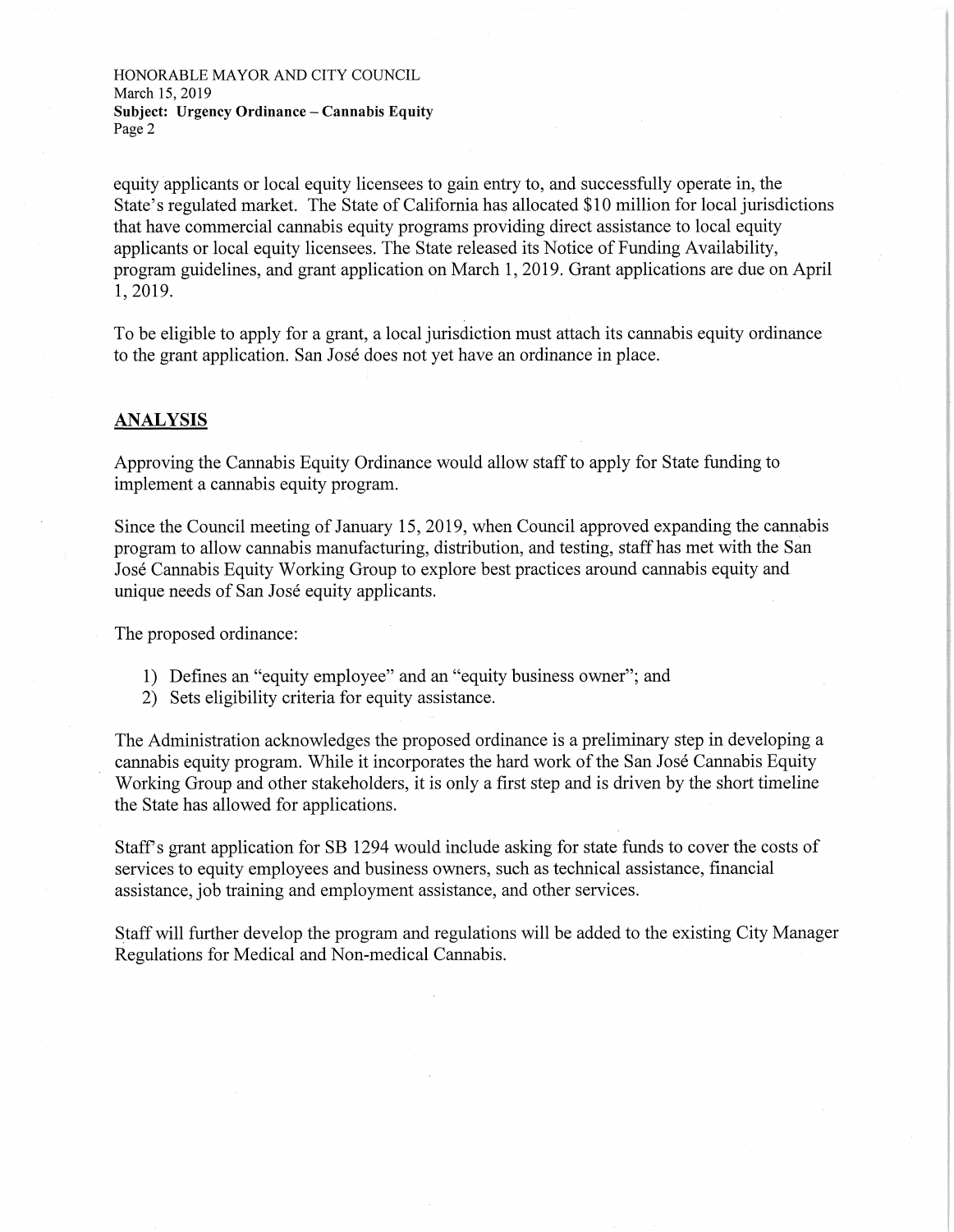HONORABLE MAYOR AND CITY COUNCIL March 15, 2019 **Subject: Urgency Ordinance - Cannabis Equity** Page 3

## *EquityApplicant Qualifications*

Under the proposed ordinance, an equity employee or equity business owner ("equity applicant") would be an individual who has an annual family income at or below 80 percent  $(80\%)$  of the Area Median Income (AMI) for Santa Clara County<sup>1</sup>.

In addition, an equity applicant must meet one of the following criteria:

- a) Has lived in San José for at least four years in a census tract where at least 51 percent (51%) of current residents have a household income at or below 80% of the AMI for Santa Clara County; or
- b) Has attended a San Jose public school (or schools) for at least four years located in a census tract where at least 51% of current residents have a household income at or below 80% of the AMI for Santa Clara County; or
- c) Was arrested or convicted for a crime relating to the sale, possession, use, or cultivation of cannabis (excluding those offenses which would be disqualifying for cannabis licensure under State law); or
- d) Had a parent, guardian, child, or sibling convicted of a crime relating to the sale, possession, use, or cultivation of cannabis in the City of San Jose (excluding those offenses which would be disqualifying for cannabis licensure under State law).

Under the proposed ordinance, an equity business owner would meet the criteria outlined above and would additionally hold a minimum of 51% ownership of the entity applying for Registration as a cannabis business in San Jose.

Currently, the City is accepting applications for cannabis manufacturing, distribution, and testing businesses. Additionally, it is possible for an existing registered retail cannabis business to sell or transfer its business, pending the qualification of the new owners for a City registration and State license. Under Council Policy Priority #11, the Administration will be evaluating land use for cannabis retail businesses, including the possibility of expanding and/or reopening registration to new applicants. This is expected to occur in 2020.

### *Program Application*

The proposed ordinance outlines the types of documents an equity applicant will need to provide to determine eligibility for participation in the equity program. These will include tax returns, pay stubs, proof of eligibility for General Assistance, food stamps, MediCAL/CALWORKS, or

<sup>&</sup>lt;sup>1</sup> The 80% of AMI income level matches the U.S. Department of Housing and Urban Development definition of "Low Income" for housing assistance eligibility and is adjusted for family size. Currently, 80% ofAMI for a 2 person household is \$75,600. See [https://www.scchousingauthoritv.org/section-8-housing-programs/waiting-lists](https://www.scchousingauthoritv.org/section-8-housing-programs/waiting-lists-applicants/income-limits/)[applicants/income-limits/](https://www.scchousingauthoritv.org/section-8-housing-programs/waiting-lists-applicants/income-limits/) for further information.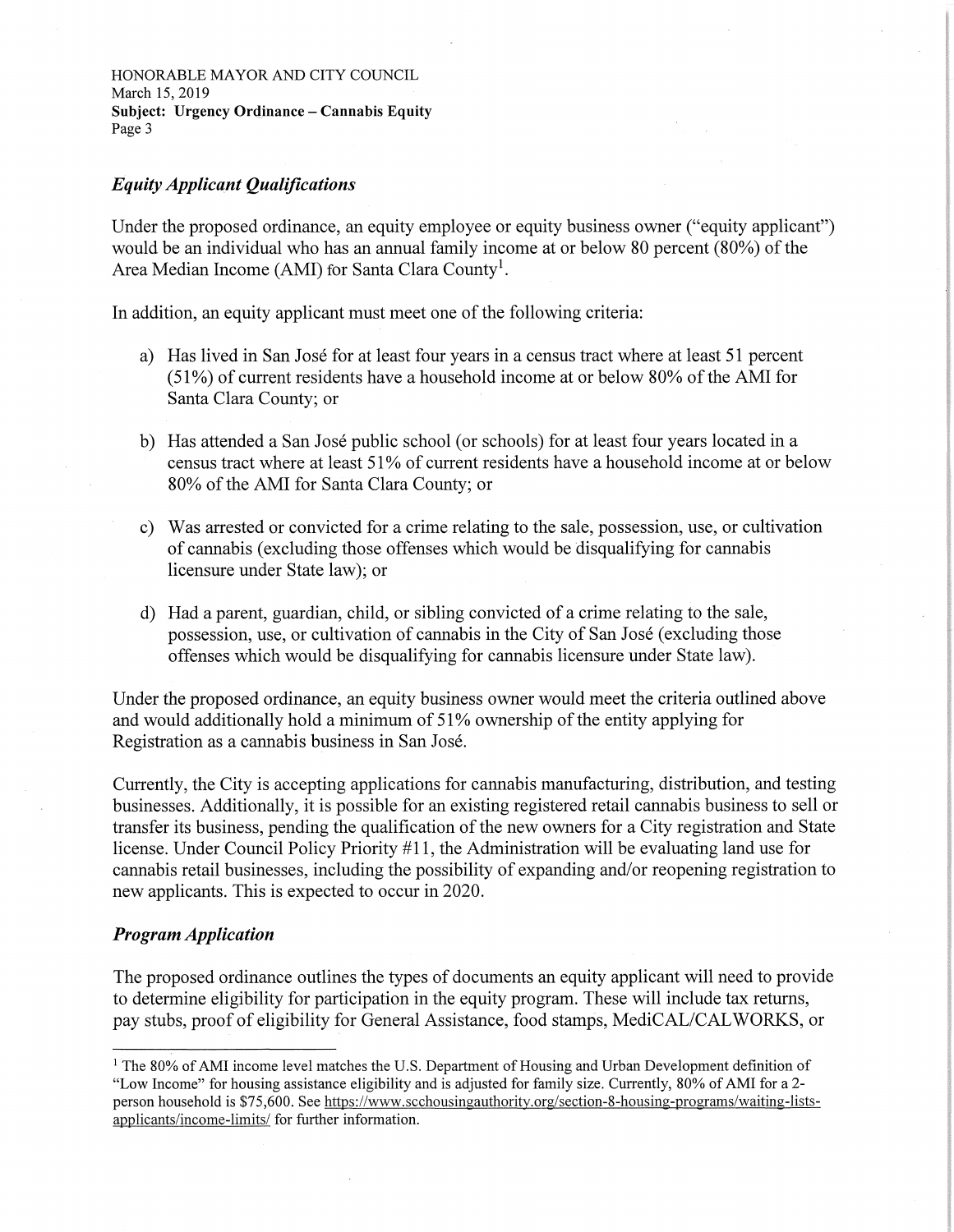HONORABLE MAYOR AND CITY COUNCIL March 15,2019 **Subject: Urgency Ordinance - Cannabis Equity** Page 4

Supplemental Security Income or Social Security Disability. The ordinance also includes various ways an applicant can verify past residency, school attendance, and drug arrests/convictions.

#### *Program Benefits*

Equity program benefits may include: providing technical assistance for equity applicants, training for prospective employees, and other services dependent on funding.

### *Need for Urgency*

City Council placed the creation of a Cannabis Equity Applicant Program on the Council Policy Priority list. Council is committed to providing opportunities of employment and entrepreneurship in the new cannabis industry to those disproportionately likely to have been arrested/incarcerated or otherwise impacted by previous cannabis policies. As discussed above, the State of California requires a cannabis equity ordinance be included with a grant application for state funding allocated under SB 1294, The California Cannabis Equity Act of 2018. The State announced grant criteria on March 1, 2019 with an application deadline of April 1, 2019. This short timeline does not allow for the City to meet its usual timeline for ordinance adoption, which requires a first and second reading. Funding is needed in order to be able to provide the services contemplated by a cannabis equity program.

#### **EVALUATION AND FOLLOW-UP**

This proposed ordinance would allow the City to submit an application to the State's Local Equity Grant Program. This is a critical first step in implementing Council Policy Priority #13 Cannabis Equity Applicant Program. The Administration will report the results of the grant application to Council via Informational Memorandum.

#### **PUBLIC OUTREACH**

Since Council first proposed creation of a cannabis equity program on January 15, 2019, staff has met with stakeholders from the San José Cannabis Equity Working Group three times, including reviewing the proposed urgency ordinance.

#### **COORDINATION**

This memorandum has been coordinated with the City Attorney's Office.